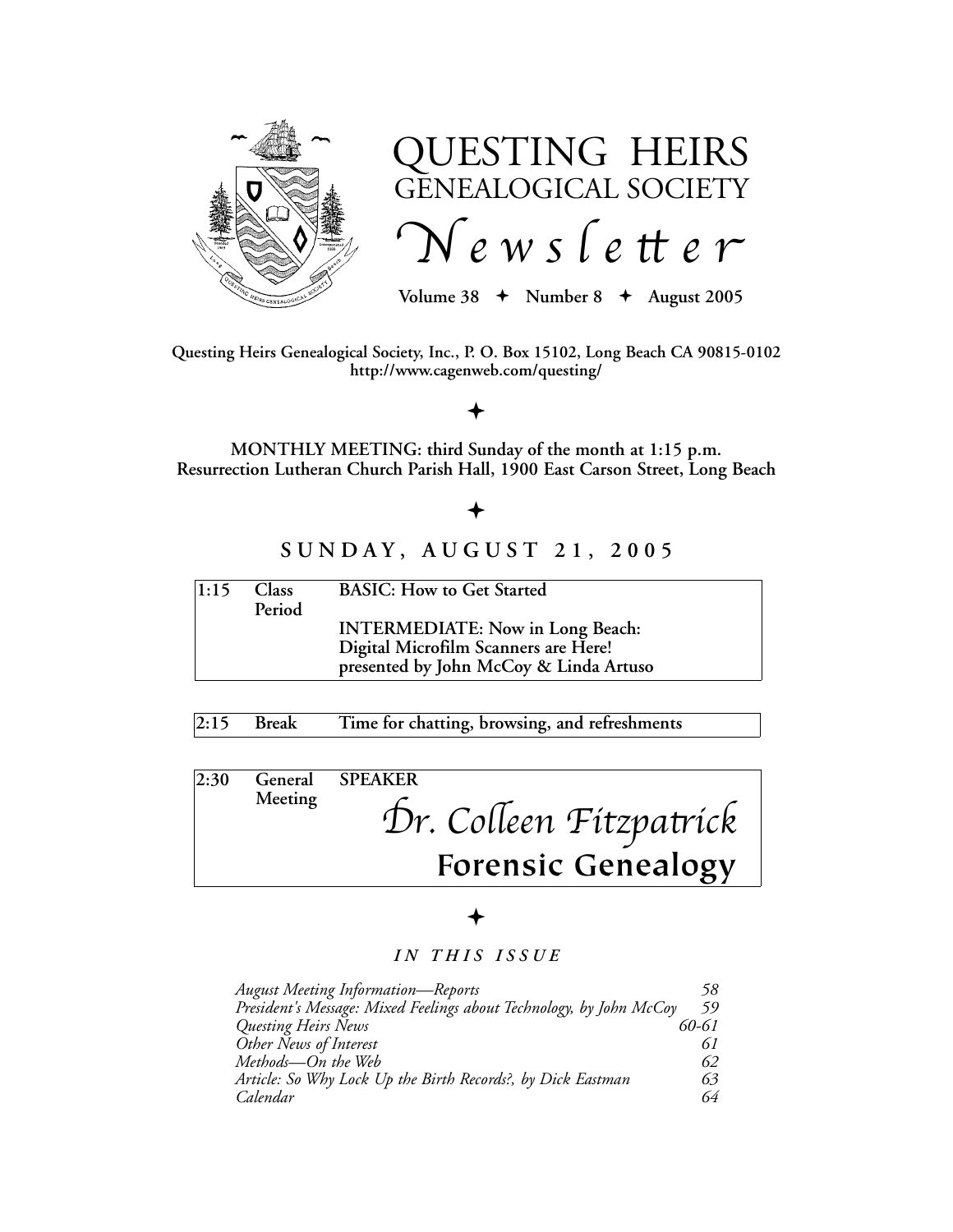## **A U G U S T M E E T I N G**

#### **BEGINNING CLASS: GETTING STARTED**

If you don't know how to get started with your genealogy, we have a class designed with you in mind! No matter if you can't tell a family group sheet from a pedigree chart, we can help! Liz Myers and/or Chuck Mitchell will host a "Getting Started" session in the board room next to the meeting room.

Classes will be given on a monthly basis as long as there is sufficient interest. In the first class, beginning family researchers will learn how to fill in family group sheets and pedigree charts. They will then learn how to collect and organize information from home and family.

#### $\bigstar$

#### **INTERMEDIATE CLASS: NOW IN LONG BEACH: DIGITAL MICROFILM SCANNERS ARE HERE!**

What is a digital microfilm scanner? How does it work? The next time you want to print a copy of a microfilm at a local Family History Center, you will have to use this machine. John McCoy and Linda Artuso will give you the latest information about how to use the machine, including capturing the digital microfilm images on CD.

#### $\bigstar$

#### **SPEAKER: DR. COLLEEN FITZPATRICK**

Colleen Fitzpatrick, Ph.D., is a recognized expert in optical laser measurement techniques, with many years experience developing innovative technologies for NASA, the National Science Foundation, and the Department of Defense. She is also an avid genealogist.

In her book "Forensic Genealogy," Dr. Fitzpatrick shows that you don't have to be a rocket scientist to get the most from your genealogical materials. Forensic genealogy provides unconventional discoveries from surprising sources, an understanding of how your ancestors lived, and fascinating insights into your family history.

Forensics can be fascinating, genealogy can be fun, and Forensic Genealogy can be fascinating fun!

# **M E M B E R S H I P R E P O R T Jeanette (Marcus) JONES (562) 421-5610**

JULY MEETING ATTENDANCE Members: 37 Guests: 4

NEW MEMBER Thomas Billinghurst Individual 9/06

| FINANCIAL REPORT<br>David WERTS                    | $(562)$ 431-7790        |
|----------------------------------------------------|-------------------------|
| June Income<br>June Expenses                       | 60.02<br>S<br>372.37    |
| June Operations Balance<br>June Investment Balance | \$6,163.27<br>20,114.30 |

# **R E F R E S H M E N T S Georgie (Peterson) LYONS (562) 432-4908**

Thanks to our July hosts: Marilyn (DeLonjay) BRASHER Kay (Finlay) FOORD Charlotte LLEWELLYN Marjorie (McClure) TARBELL Tina YANIS

Our August hosts will be: Georgie (Peterson) LYONS Mary M. SMITH Cheryl (Bayless) TARDIF Connie WILLIAMS

*Copyright © 2005, Questing Heirs Genealogical Society, Inc.*

*Permission to reprint original items from this publication is granted, provided that the reprint is used for noncommercial, educational purposes, and that the following notice appears at the end of the article: Previously published in Questing Heirs Genealogical Society Newsletter, Vol. 38, No. 8 (August 2005).*

*This newsletter is published monthly as a benefit for members of Questing Heirs; it is not meant to be sold. Those who are unable to attend our meetings but wish to subscribe to the newsletter may purchase a newsletteronly membership for \$12.00 a year. To join, please contact us using the address on the front page.*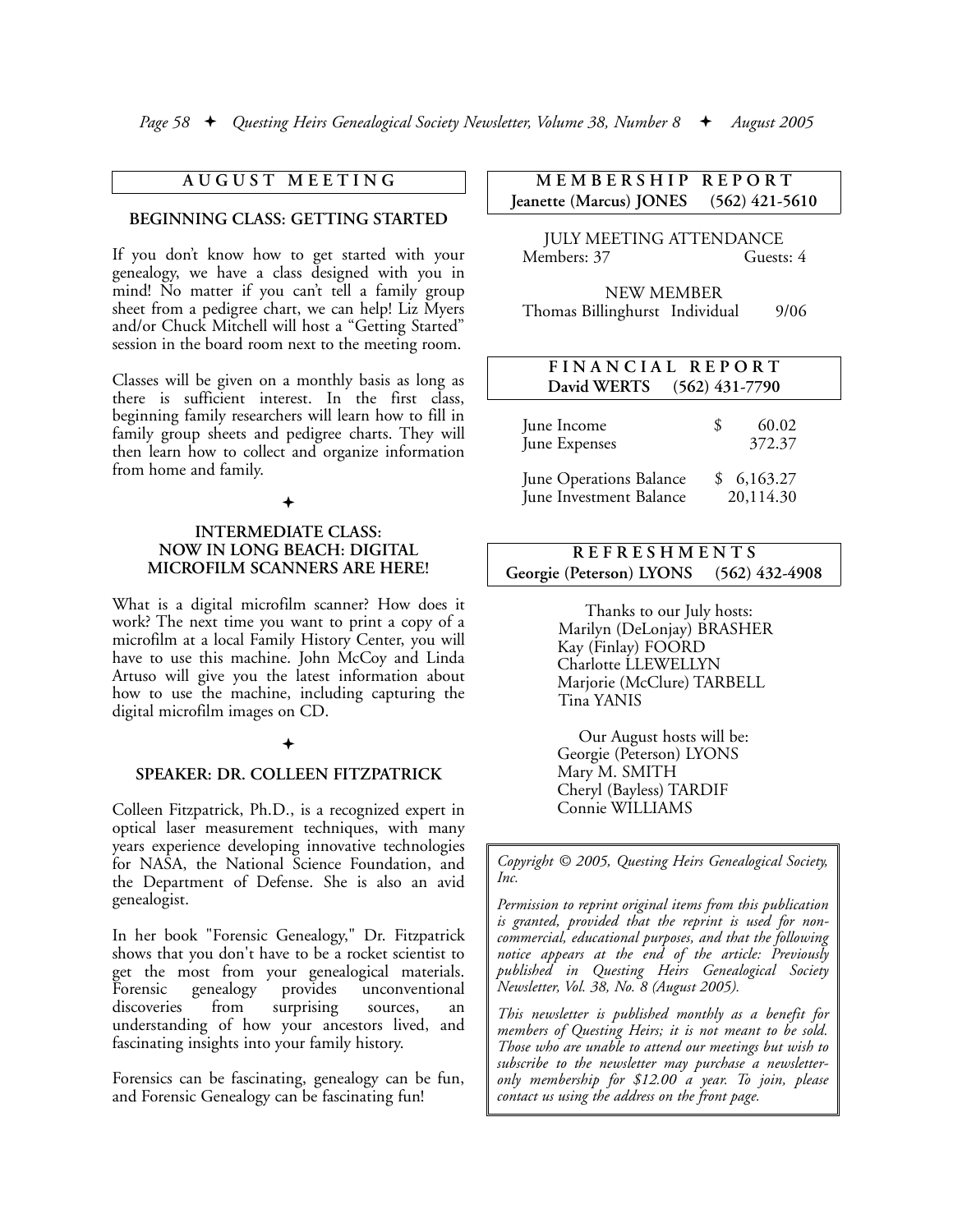## **P R E S I D E N T ' S M E S S A G E**

# **MIXED FEELINGS ABOUT TECHNOLOGY**

**f you have been following** our programs and our musings in this column for any length of time, you may have noticed two recurring but seemingly contradictory themes: On the one hand, we are forever touting the latest technological innovations. On the other hand, we continue to harp on the importance of original documents —meaning in almost every case documents not available on the internet—for genealogical research.  $\int$ 

This schizophrenic frame of mind is necessary because so many people get caught up in the excitement of finding information on the internet, leading them to suppose that it will never again be necessary to visit a library or archive in person. This effect has even been blamed (incorrectly, I think) for the loss of members that many societies have experienced in the past decade. In my view, however, the new technology has become an indispensable addition to the small arsenal of tools available to the genealogist. It is not the only tool, nor necessarily the most important.

Several examples of indispensable technology have come to our attention in the past month. At long last, Heritage Quest is available on the internet to anyone with a library card from the Long Beach Public Library. *{Editor's note: see the following page for more details on this.]* Another example will be discussed in our August meeting: digital film scanners have arrived at the Family History Centers in Long Beach, replacing the old microfilm copiers. Realizing that your first encounter with a new scanner could be a frustrating one, we had the idea of developing a simple step-by-step method you can take with you on your next visit.

New technologies carry the promise of time saved, but experience shows we can also waste a great deal of time before we have finally mastered the new gadget or program. The threat of time and money wasted is so great, in fact, that we have decided to form a Technology Committee. Its mission will be to figure out, for the benefit of real genealogists with limited time and funds, which of the new technologies we need to master.

At the moment, the list of documents available on the internet is very much shorter than the list of those that are not on the internet. In fact, most documents that exist are not even referenced by title on the internet. We are still many years away from a complete electronic

catalogue of all historical and biographical documents. The amazing content that has appeared on the internet so far—such as personal journals of wagon train travelers, documents of the Revolutionary War, vital records, and so forth—is only the smallest hint of what is to come. But I am not willing to wait for an indefinite future while all the world's documents are being digitized. I want my genealogy now! Therefore, we will continue to try to balance our programs between essential developments of technology, and the old-fashioned research methods that make sound genealogy possible.

For the sake of completeness, I offer a speculation about the fluctuating membership of genealogy societies. Maybe the decrease in the 1990s, and the recent rebound that we have experienced, is nothing more than demographics. The great generation that won the war has been dwindling, and now the Baby Boom generation is approaching retirement, traditionally a time when people start attending to priorities that can no longer be delayed, such as passing on the legacy of one's family. Our emerging mission is to acquaint the Baby Boomers with their roots.

! —*John McCo*(

' *have not failed. I*)*ve just found* \**n* +*ousand ways* +*at won*)*t work.* Thomas Edison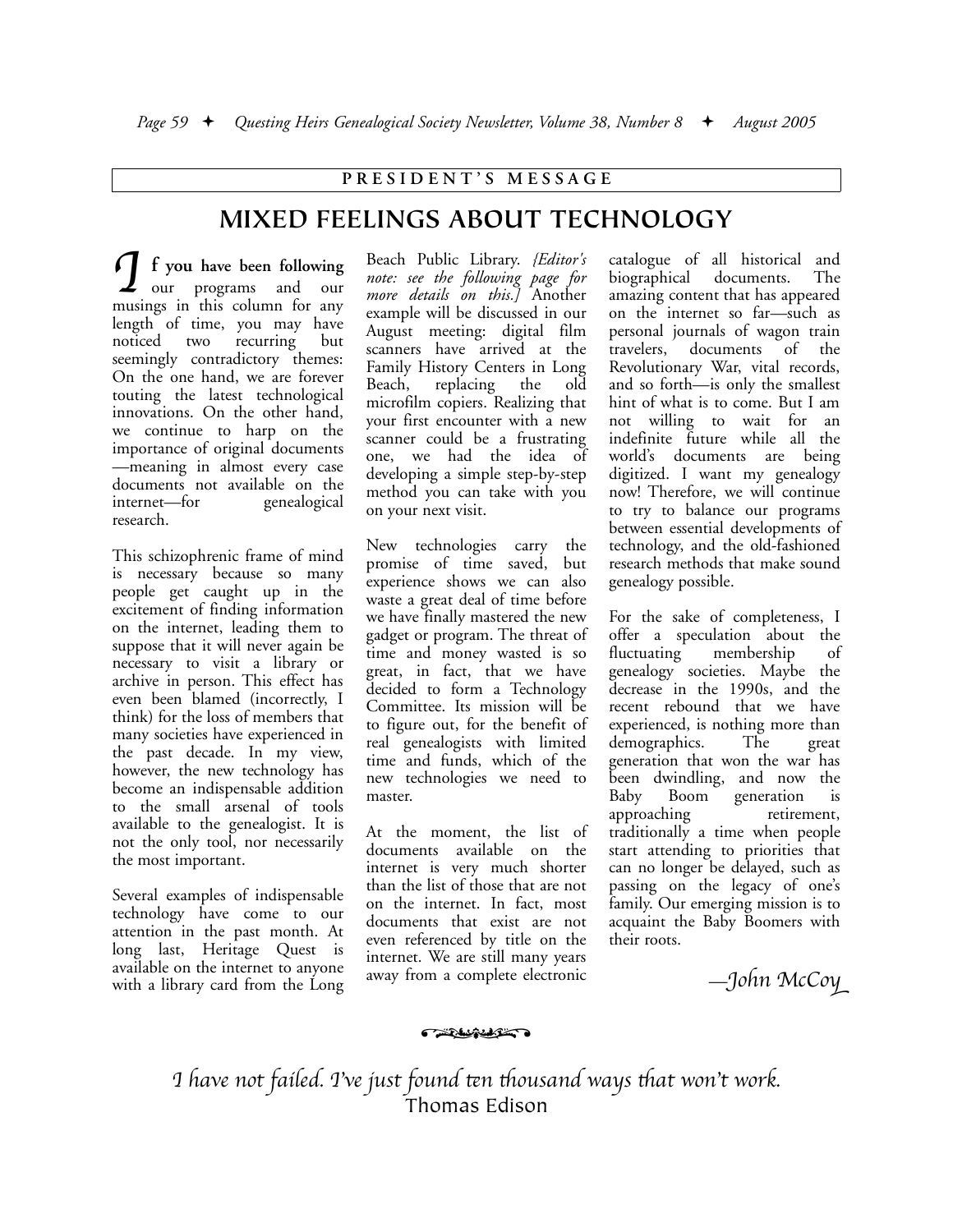## **Q U E S T I N G H E I R S N E W S**

#### **FREE AT-HOME ACCESS TO HERITAGEQUEST FOR LBPL CARDHOLDERS**

At our July meeting, Richard Hoover announced that Long Beach Public Library cardholders can now access HeritageQuest from home for free. That's right—now you can access HeritageQuest any time of the day or night. You can even do it in your pajamas!

Here's how to access it. From the shaded bar near the top of the Library main page at <http://www.lbpl.org>, select "Electronic Databases." On the next page, select "History, Genealogy & Biography" from the first column on the left side of the page. On the subsequent page, scroll down to find the banner that says "HeritageQuest" and then select "HeritageQuest Outside Library." A box will come up that says "Please enter your 14-digit library card number." Enter you card number without any spaces or punctuation. Once your card number is accepted, you will then be re-directed to the HQ site. From there, you can choose to search or browse their census records, their collection of Revolutionary War records, ProQuest's collection of family and local histories, or the Periodical Source Index, better known as PERSI. You can also find out more about the HQ collections or find out what's new by selecting the links on this main page.

Our July speaker, Nancy Carlberg, pointed out a couple of useful facts. First, while the HeritageQuest census records are not indexed as extensively as those of Ancestry.com, the images are often much clearer. So if you find

## someone in the Ancestry indexes him at <RealMac@aol.com>. but are having trouble reading the image, you can use the state, county, town, enumeration district and page number to find the corresponding image on HQ. Also, newer magazines will only be found in the HQ version of PERSI, as they now have the sole right to publish it online.

Another important fact is that if you are having trouble finding someone in the Ancestry indexes, you might have better luck finding them in the HQ indexes.

Our thanks go to HeritageQuest and the Long Beach Public Library for making this wonderful resource available. Special thanks go to Liz Myers for her persistence in working with the library to enable at-home access from their web page.

# **VOLUNTEERS NEEDED**

The Foords need some time off! Kay and Jack took on the task of mailing the newsletters many years ago, but it's high time the rest of us pitched in, too. The tasks involved are not difficult: stapling, folding, sealing, and bundling according to U.S. Postal Service standards for bulk mail. We will hold a mailing party sometime during the first week of each month, probably in the afternoon or evening. Please contact a board member if you are willing to be "on call."

# **QHGS MEMBER SURVEY**

How and when did your family come to California? John McCoy is collecting information for an up-coming presentation. Contact

# **NEWSLETTER EDITOR SOUGHT**

After serving almost three years as your newsletter editor, it is time for me to put away my blue pencil, as I just don't have enough free time to devote to the job anymore.

This experience has been a great opportunity for me. I started out knowing nothing about how to put a newsletter together, and ended up a seasoned newsletter editor. My writing skills have improved tremendously, which is something any genealogist can benefit from. If you ever wanted to put together a book about your family, you will acquire all the skills needed to do a fine job of it on your own.

Requirements are few: a good command of English and familiarity with a basic word processing program ought to cover it. A talent for getting people to submit articles isn't necessary, but would help.

Rewards are many: putting together a particularly good issue feels great; the positive feedback you get from fellow Questing Heirs members feels even better.

So I encourage anyone who might be interested to volunteer. I will be happy to help you get started and to show you some tricks of the trade. I'll be available to help you along the way, too. If you're interested, but don't have a computer of your own, I have an extra I can contribute to the cause.

If you are interested, please contact Mike Powers by email at <lunalake@pobox.com>, or by phone at (562) 621-6631.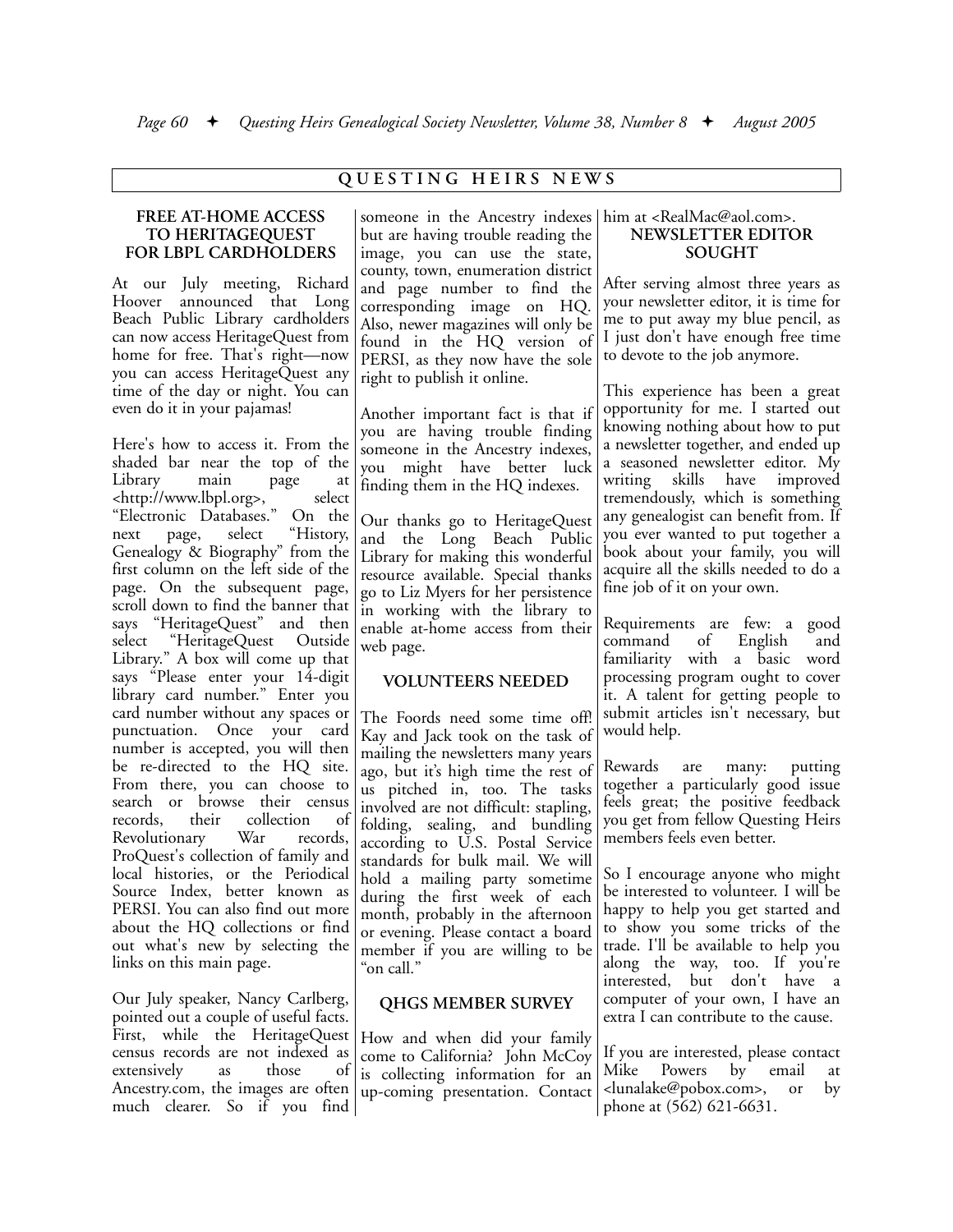## QUESTING HEIRS NEWS, continued

#### **RUTH ANTHES PASSES AWAY AT AGE 76**

Ruth Adelia (Haugan) Anthes, a member of Questing Heirs since 1989, passed away peacefully in her home in Cerritos, California on July 20, 2005 at the age of 76. Ruth taught many years in the Long Beach Early Education Program at numerous schools. She was a member and active participant of many different groups. Her interest in genealogy was evidenced by her membership

in the DAR and Sons of Norway. —*Submitted by Jeanette Jones*

# **QHGS PLANS FOR FAMILY HISTORY MONTH**

Liz Myers reports that we are hoping to get publicity from the Press-Telegram about the basic genealogy and family history talks she will be giving at libraries during October, also known as Family History Month.

Liz has scheduled classes at the main library, along with local libraries such as Bach, Bayshore, Bret Harte, El Dorado (Saturday, October 8, 2:00-4:00pm) and Los Altos (Tuesday, October 18, 6:00- 7:30pm).

> Liz will be hauling her overhead projector and a screen, so she is looking for someone to go along with her. Please contact her by phone at (562) 598-3027 or by email at <lizstookes@cs.com>.

# **O F I N T E R E S T**

#### **CHANGES AT THE LOS ANGELES FAMILY HISTORY CENTER**

| No sooner was the ink dry on the July newsletter than   <http: microsearch.html="" www.lafhc.org="">.</http:> |                                                                                                                                                                                                                                                                                                                                                                                                                                                  |
|---------------------------------------------------------------------------------------------------------------|--------------------------------------------------------------------------------------------------------------------------------------------------------------------------------------------------------------------------------------------------------------------------------------------------------------------------------------------------------------------------------------------------------------------------------------------------|
| the name of the Los Angeles Family History Center                                                             |                                                                                                                                                                                                                                                                                                                                                                                                                                                  |
|                                                                                                               | was changed to the Los Angeles Regional Family   A less welcome change is that they are cutting back                                                                                                                                                                                                                                                                                                                                             |
|                                                                                                               | History Center, or—as we are sure it will become on the professional staff, with the result that Nancy                                                                                                                                                                                                                                                                                                                                           |
| known affectionately—the LARFHC.                                                                              | Carlberg will not be working there after August.                                                                                                                                                                                                                                                                                                                                                                                                 |
| holdings. This feature can be found directly at affect the Family History Center schedule.                    | There are other changes as well. The LARFHC The LARFHC will be closed later this month, from<br>website is still at <http:www.lafhc.org>, but there is August 23-27. The Los Angeles LDS Temple will be<br/>now a keyword search feature for their book closed for remodeling later in the year, but at this<br/>collection, as well as their microfilm and microfiche time there is no indication that the remodeling will</http:www.lafhc.org> |

## **M E T H O D S**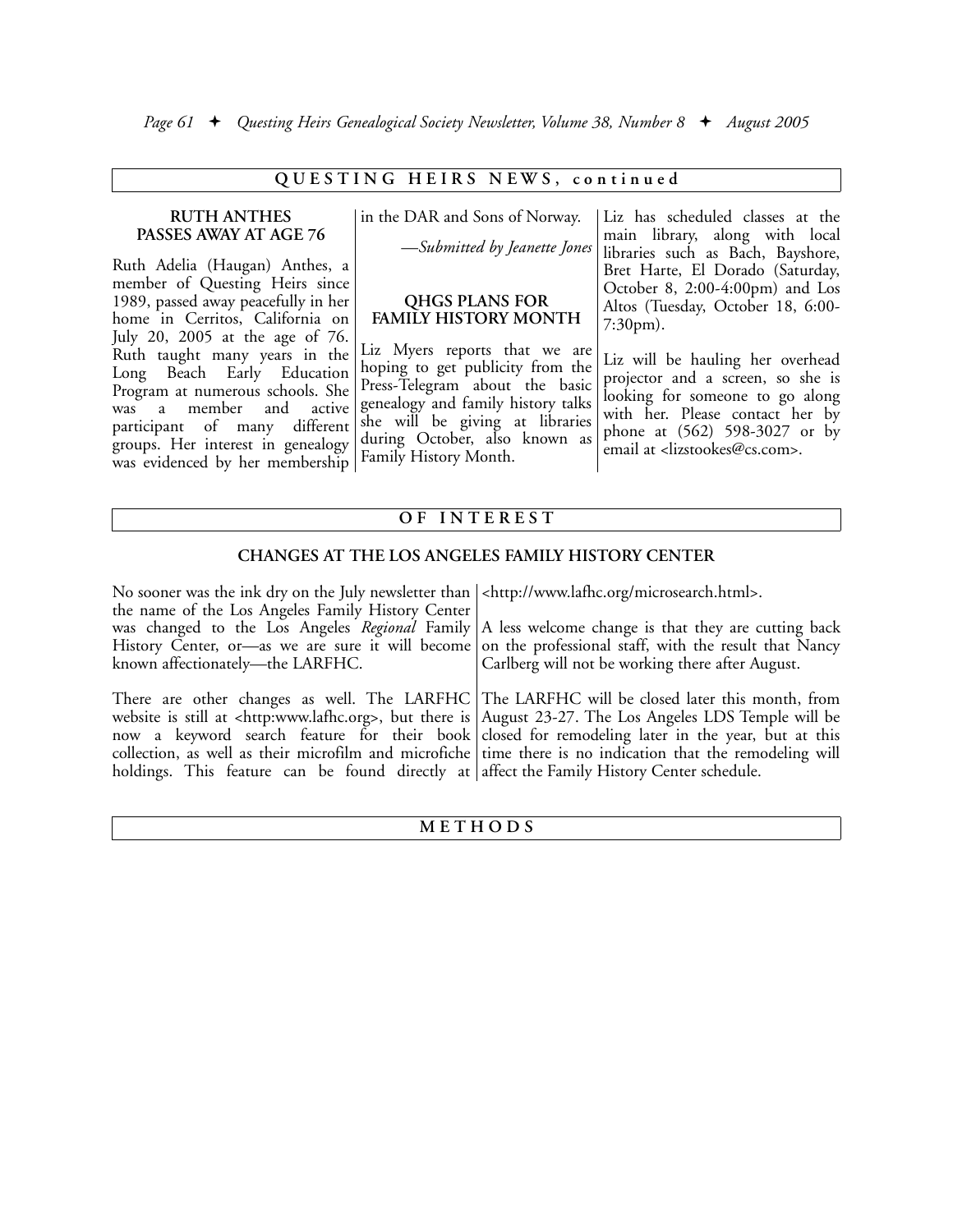## **M E T H O D S**

#### **CORRESPONDENCE FILES**

*An Ancestry.com Quick Tip, submitted by Bettye Pribyl:*

We often find new "cousins" on the Internet, and it is quite easy to forget just how we all connect. In order to help me keep everyone straight, I create a new personal correspondence file for each contact, and in  $|Inc$ . the front I put a pedigree sheet that shows exactly how I connect to them. It sure helps when months *information.*

later I pull their file and at a glance can see our connection immediately.

*Reprinted with permission from Ancestry Daily News, July 19, 2005. Copyright 1998-2005, MyFamily.com, and its subsidiaries. <http://www.ancestry.com/dailynews> for subscription*

#### **O N T H E W E B**

#### **CALIFORNIA BIRTH INDEX 1905-1995 ON ANCESTRY.COM <http://ancestry.com/search/db.aspx?dbid=5247>**

Ancestry.com now offers its subscribers access to the California Birth Index. This database is from the state's index to over 24.5 million births occurring in California between 1905 and 1995. Information contained in this index includes child's name, gender, birth date, birth county, and mother's maiden name.

#### **CASTLE GARDEN WEBSITE LAUNCHED <http://www.castlegarden.org>**

The sesquicentennial of the opening of this immigrant depot in New York City was celebrated August 1 with the launching of a new website by CastleGarden.org. It includes a searchable database of 10 million names.

Led by Dr. Ira Glazier, former director of the Center for Migration Research at the Balch Institute for Ethnic Studies and Immigration (now part of the Historical Society of Pennsylvania). CastleGarden.org promises to be a vital resource for genealogists, the general public, and for scholars interested in the history of immigration through the Port of New York.

Researchers might also find helpful the Castle Garden ships passenger lists, 1855-1890, available at <http://www.rootsweb.com/~ote/ships/castlegarden.htm>.

*Previously published in RootsWeb Review: 3 August 2005, Vol. 8, No. 31. Reprinted with permission.*

#### **CANADIAN 1911 CENSUS ONLINE <http://www.collectionscanada.ca/>**

The Library and Archives of Canada has posted the newly-released 1911 Census of Canada online at its ArchiviaNet <http://www.collectionscanada.ca/archivianet/1911/i ndex-e.html>. The images can be viewed using the MrSID plug-in, which can be downloaded free from the site, or as a PDF file, using Adobe's free Acrobat Reader.

Although it is not indexed by name, it can be searched geographically. A list of Census Districts and Sub-Districts is available by province to help users locate the correct geographic area for searching. Maps are also available for each district through this tool (also using the MrSID viewer).

ArchiviaNet includes other databases, including other enumerations. For more information, see <http://www.collectionscanada.ca/archivianet/0201\_e .html>.

*Reprinted with permission from Ancestry Daily News, July 28, 2005. Copyright 1998-2005, MyFamily.com, Inc. and its subsidiaries. Visit <http://www.ancestry.com/dailynews> for subscription information.*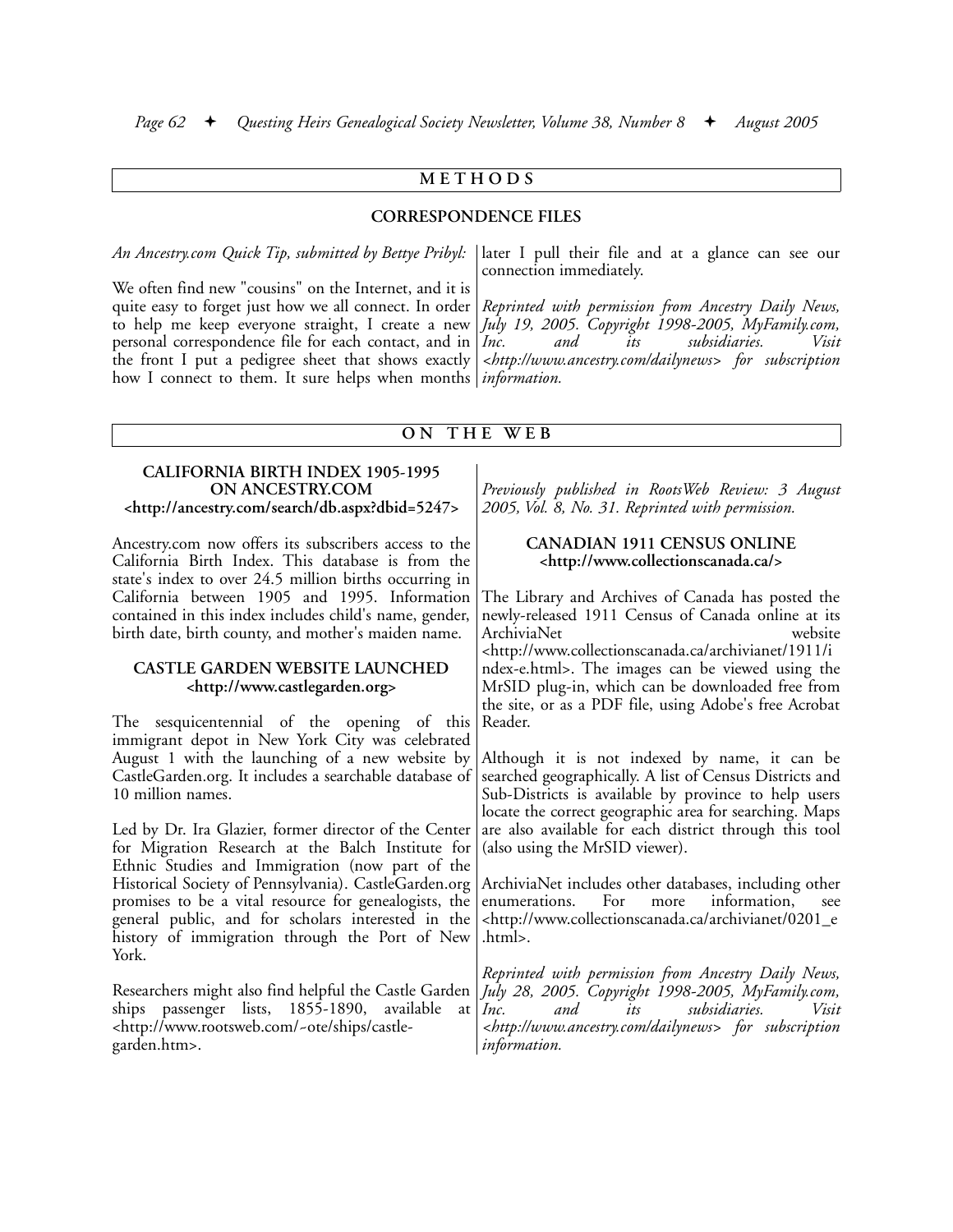## **A R T I C L E**

#### **SO WHY LOCK UP THE BIRTH RECORDS?, by Dick Eastman**

*Editor's Note: While we recognize that identity theft is a serious problem, and we try to remain neutral on potentially volatile topics, this article, submitted by Richard Hoover, points out quite strongly that efforts to control identity theft by restricting access to vital records are for the most part ineffective and misguided.*

It seems that every week we hear of one more situation in which some politician or bureaucrat is trying to restrict access to public domain vital records. Everybody is trying to lock out everyone, including genealogists. Our right to access to public domain birth, marriage, and death information is being threatened constantly under the guise of "preventing identity theft."

Balderdash! (That's as strong a word as I will use in this familyoriented publication.)

I am sure that the politicians love the limelight back home when they can brag that they have taken action to "prevent identity theft." Heck, nobody is in favor of identity theft, right? Therefore, just proclaiming to have taken some token action under the smoke screen of "preventing identity theft" is sure to win a few more votes in the next election.

"Facts? What facts? Don't bother me with facts, I've got a reelection campaign to win."

Well, now a new study has provided genealogists with some hard facts. These facts should serve as pinpricks to any inflated claims of preventing something that never existed.

A new survey of 4,000 consumers, about 500 of whom were identity theft victims, was recently conducted by Javelin Research and the Better Business Bureau for CheckFree, Visa, and Wells Fargo Bank. This study is based on cold, hard facts, not rhetoric or conjecture of someone who makes pronouncements not grounded in reality.

According to the people who were victims of identity theft, here are the eight most common sources:

1. Lost or stolen wallet: 29%

2. Fraud that occurs during an in-store or telephone transaction: 12.9%

3. Corrupt employees: 9%

4. Stolen mail: 8%

5. Spyware on the computer: 5% 6. Sifting through garbage: 2.6%

7. Computer viruses: 2.2%

8. 'Phishing' through fraudulent e-mail: 1.7%

Take a close look at the above. Please note the rating for "obtained a record from the vital records department." Do you see it? I don't.

The full report is quite lengthy. Here are a few other random facts extracted from the Better Business Bureau's announcement:

• Among cases where the perpetrator's identity is known, half of all identity fraud is committed by a friend, family member, relative, neighbor or in-home employee —someone known by the victim.

- A wide variety of metrics confirm that identity fraud problems are NOT worsening. In fact, the total number of victims is declining. The number of identity fraud victims dropped from 10.1 million in 2003 to 9.3 million in 2004.
- The median value of identity<br>fraud crimes remained crimes remained unchanged at \$750; however most identity fraud victims incurred no out-of-pocket costs.

You can read the full report at <http://www.bbb.org/alerts/article.  $asp?ID=565$ .

The next time someone claims that access to public records needs to be restricted in order to "reduce identity theft," let's ask that person to read the facts as proven by Javelin Research and the Better Business Bureau report.

Here's a bit of advice to politicians and bureaucrats: please focus on real issues where there is a demonstrated need. Otherwise, someone may just deflate your balloon.

My thanks to Peter Parkhurst for alerting me to the results of this new study.

*Reprinted with permission from Eastman's Online Genealogy Newsletter, Volume 10, Number 9, 28 February 2005.*